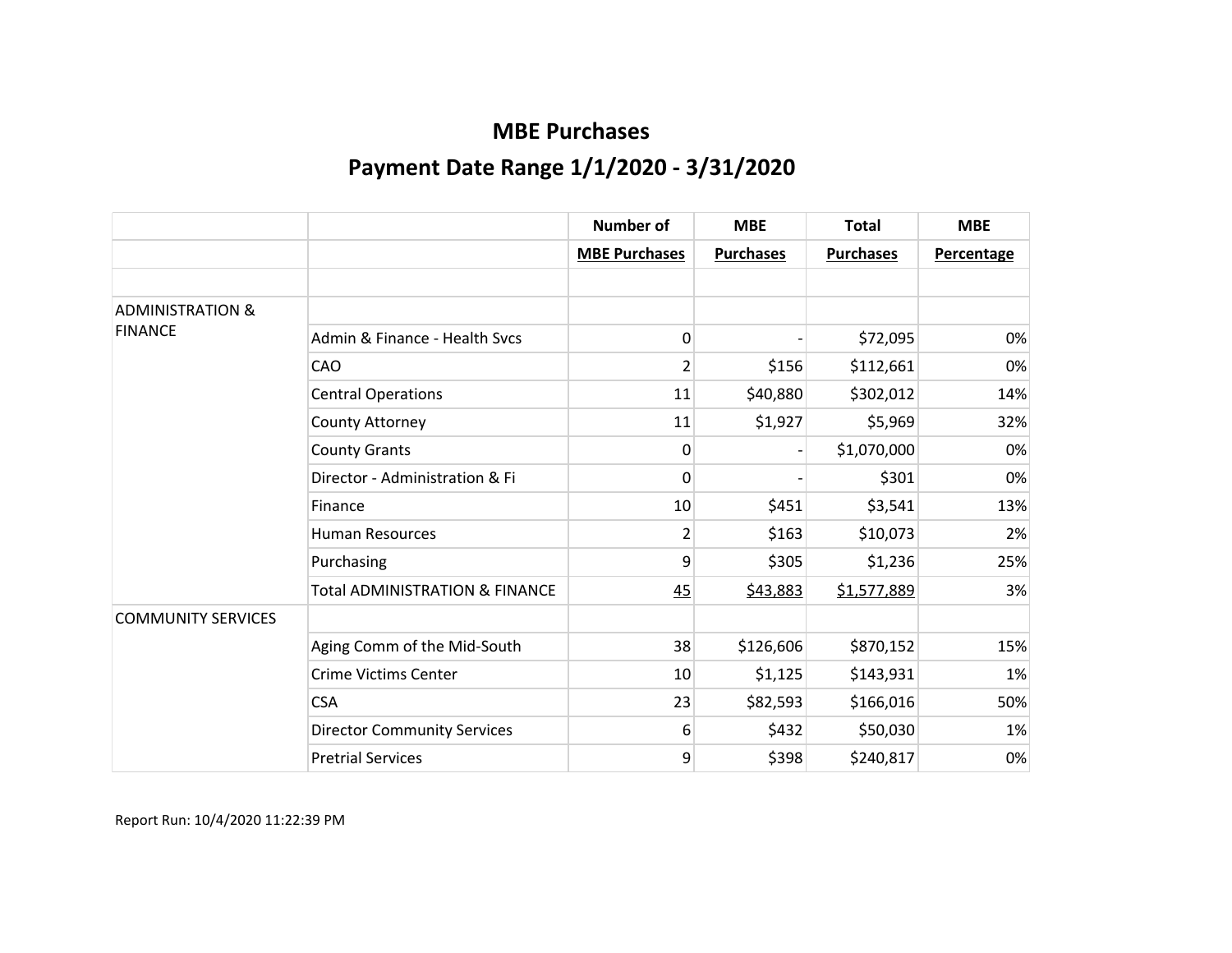| <b>COMMUNITY SERVICES</b> | <b>Total COMMUNITY SERVICES</b>        | 86             | \$211,154 | \$1,470,947 | 14% |
|---------------------------|----------------------------------------|----------------|-----------|-------------|-----|
| <b>CORRECTIONS</b>        |                                        |                |           |             |     |
|                           | <b>Correction Center Facility</b>      | 0              |           | \$5,579     | 0%  |
|                           | <b>Corrections Administration</b>      | 190            | \$123,403 | \$3,219,508 | 4%  |
|                           | <b>Total CORRECTIONS</b>               | 190            | \$123,403 | \$3,225,087 | 4%  |
| <b>EMPLOYEE BENEFITS</b>  |                                        |                |           |             |     |
|                           | Employee Health Insurance              | 0              |           | \$177,903   | 0%  |
|                           | <b>Total EMPLOYEE BENEFITS</b>         | $\overline{0}$ |           | \$177,903   | 0%  |
| <b>HEALTH SERVICES</b>    |                                        |                |           |             |     |
|                           | Admin & Finance - Health Svcs          | 20             | \$1,387   | \$9,997     | 14% |
|                           | <b>Community Health</b>                | 47             | \$10,529  | \$159,007   | 7%  |
|                           | <b>Environmental Health Services</b>   | 28             | \$6,923   | \$94,583    | 7%  |
|                           | <b>Forensic Services</b>               | 3              | \$750     | \$1,613,425 | 0%  |
|                           | <b>Health Planning &amp; Promotion</b> | 12             | \$1,911   | \$15,958    | 12% |
|                           | <b>Inmate Medical Care</b>             | 5              | \$3,508   | \$3,176,322 | 0%  |
|                           | <b>Public Health Safety</b>            | 38             | \$1,952   | \$123,541   | 2%  |
|                           | Ryan White                             | 10             | \$1,529   | \$993,268   | 0%  |
|                           | <b>Total HEALTH SERVICES</b>           | <u>163</u>     | \$28,490  | \$6,186,101 | 0%  |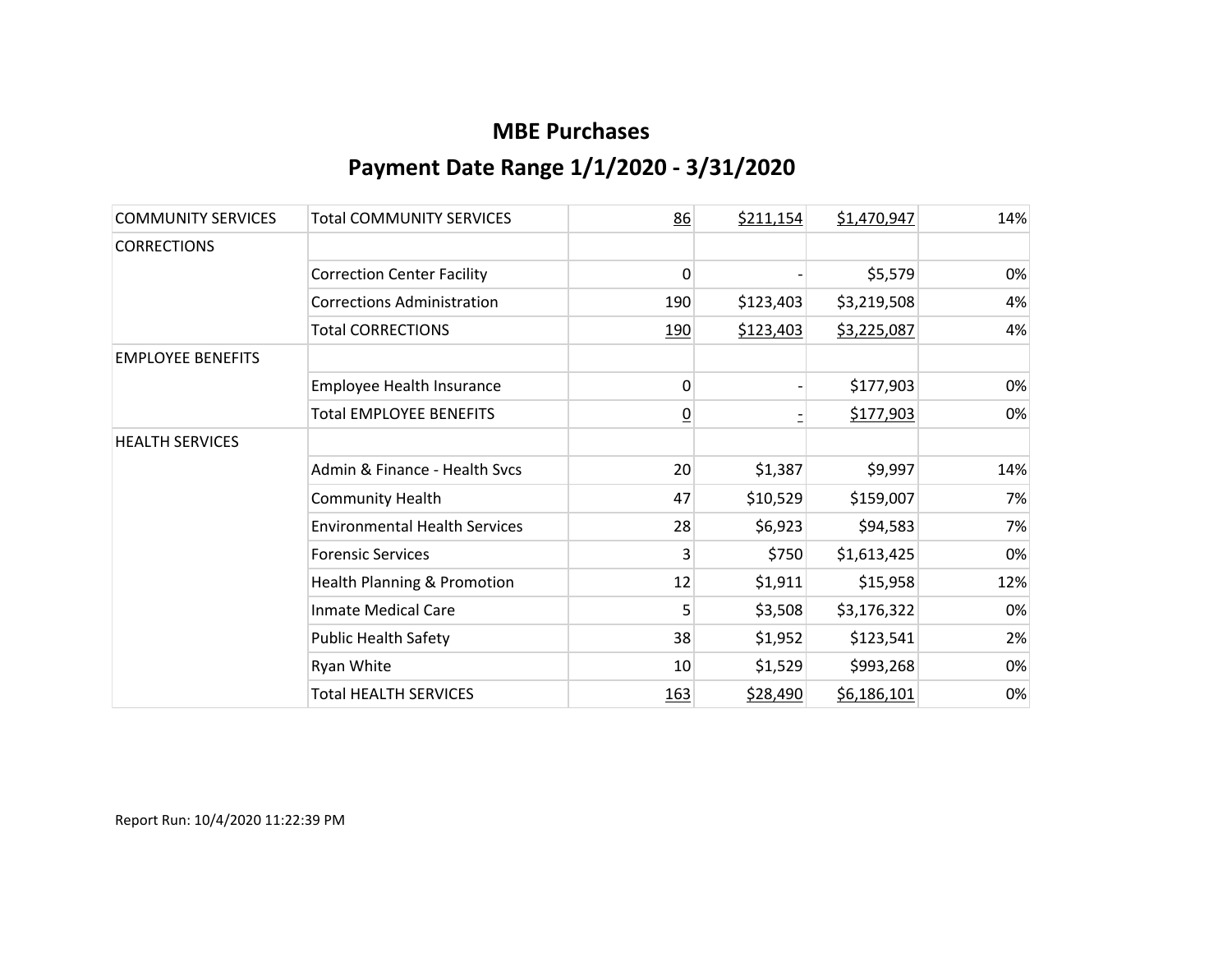| <b>INFORMATION</b>        |                                                       |                 |           |           |      |
|---------------------------|-------------------------------------------------------|-----------------|-----------|-----------|------|
| <b>TECHNOLOGY SERVICE</b> | <b>IT Internal Services</b>                           | 30              | \$80,183  | \$471,378 | 17%  |
|                           | IT Operations                                         | 29              | \$66,430  | \$395,973 | 17%  |
|                           | <b>Total INFORMATION TECHNOLOGY</b><br><b>SERVICE</b> | 59              | \$146,613 | \$867,351 | 17%  |
| <b>JAIL DIVISION</b>      |                                                       |                 |           |           |      |
|                           | Jail Administration                                   | 16              | \$12,608  | \$39,282  | 32%  |
|                           | Jail Programs                                         | 15              | \$9,615   | \$584,415 | 2%   |
|                           | Jail Security                                         | 43              | \$45,870  | \$278,371 | 16%  |
|                           | <b>Total JAIL DIVISION</b>                            | $\overline{74}$ | \$68,092  | \$902,067 | 8%   |
| <b>JUDICIAL</b>           |                                                       |                 |           |           |      |
|                           | <b>Attorney General</b>                               | 0               |           | \$27,168  | 0%   |
|                           | <b>Chancery Court</b>                                 | $\mathbf{0}$    |           | \$1,895   | 0%   |
|                           | <b>Circuit Court</b>                                  | 14              | \$858     | \$2,502   | 34%  |
|                           | <b>Criminal Court</b>                                 | 22              | \$2,344   | \$146,545 | 2%   |
|                           | Divorce Referee                                       | 1               | \$448     | \$481     | 93%  |
|                           | <b>General Sessions Court</b>                         | 32              | \$11,826  | \$261,628 | 5%   |
|                           | <b>Jury Commission</b>                                | 1               | \$69      | \$69      | 100% |
|                           | Juvenile Court Clerk                                  | 6               | \$1,068   | \$7,307   | 15%  |
|                           | Juvenile Court Judge                                  | 48              | \$4,988   | \$147,522 | 3%   |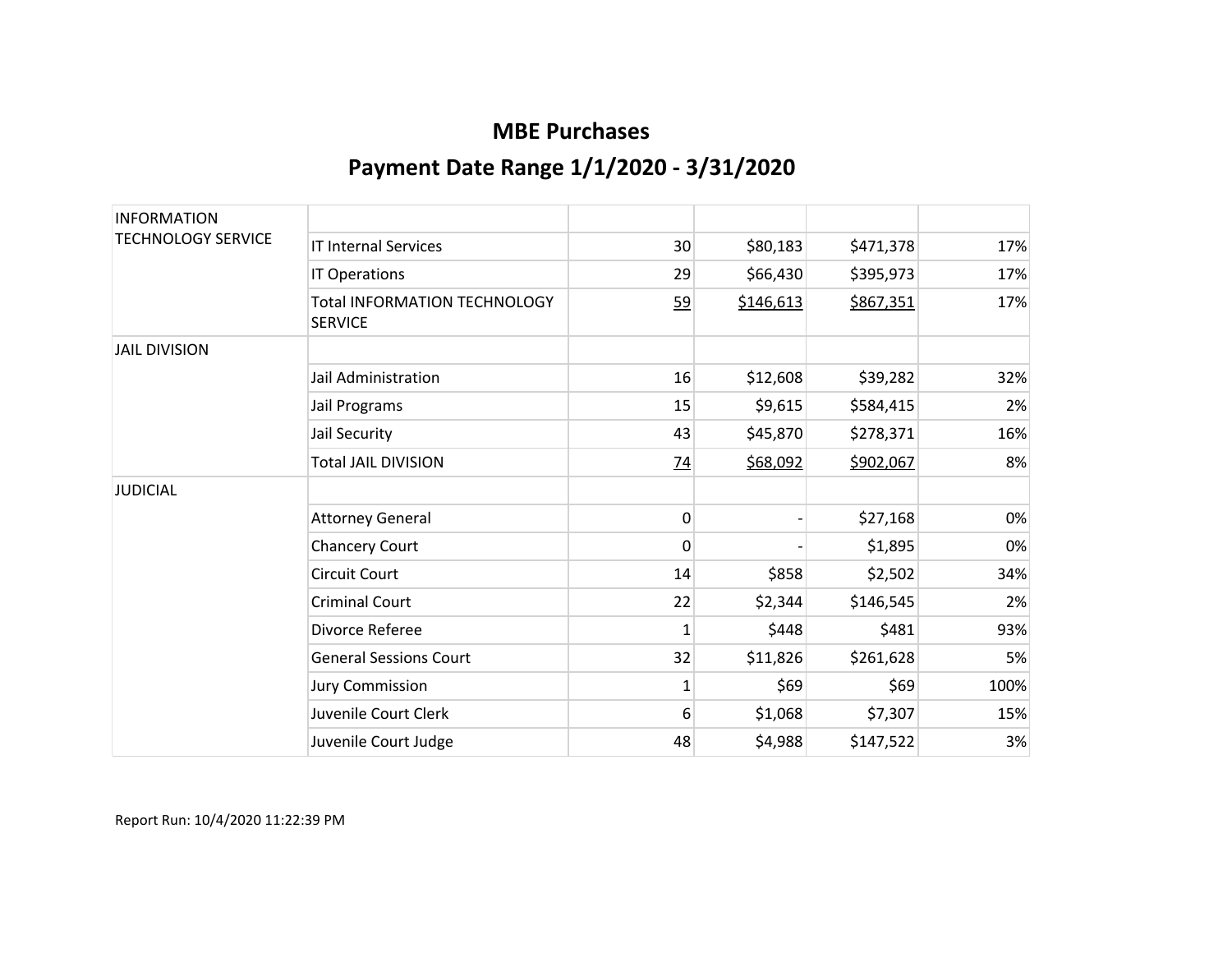| <b>JUDICIAL</b>         | <b>Probate Court</b>                                  | 15              | \$660     | \$1,118   | 59% |
|-------------------------|-------------------------------------------------------|-----------------|-----------|-----------|-----|
|                         | <b>Public Defender</b>                                | 35              | \$1,971   | \$22,542  | 9%  |
|                         | <b>Total JUDICIAL</b>                                 | <u>174</u>      | \$24,232  | \$618,777 | 4%  |
| LAW ENFORCEMENT         |                                                       |                 |           |           |     |
|                         | <b>Chief Deputy</b>                                   | 5               | \$581     | \$5,495   | 11% |
|                         | Courts                                                | $\mathbf{1}$    | \$87      | \$481,581 | 0%  |
|                         | <b>Detectives</b>                                     | 0               |           | \$2,686   | 0%  |
|                         | Fugitive                                              | 0               |           | \$16,397  | 0%  |
|                         | <b>Special Operations</b>                             | 12              | \$152,126 | \$300,931 | 51% |
|                         | <b>Training</b>                                       | 4               | \$2,313   | \$33,774  | 7%  |
|                         | <b>Uniform Patrol</b>                                 | 1               | \$429     | \$75,314  | 1%  |
|                         | <b>Total LAW ENFORCEMENT</b>                          | 23              | \$155,537 | \$916,178 | 17% |
| <b>MISCELLANEOUS</b>    |                                                       |                 |           |           |     |
| <b>INTERNAL SERVICE</b> | Admin & Finance - Health Svcs                         | 0               |           | \$2,466   | 0%  |
|                         | <b>Total MISCELLANEOUS INTERNAL</b><br><b>SERVICE</b> | $\underline{0}$ |           | \$2,466   | 0%  |
| OTHER ELECTED OFFICIALS |                                                       |                 |           |           |     |
|                         | Assessor                                              | 22              | \$4,758   | \$328,485 | 1%  |
|                         | <b>County Clerk</b>                                   | 21              | \$6,754   | \$54,476  | 12% |
|                         | <b>Election Commission</b>                            | 29              | \$68,176  | \$84,293  | 81% |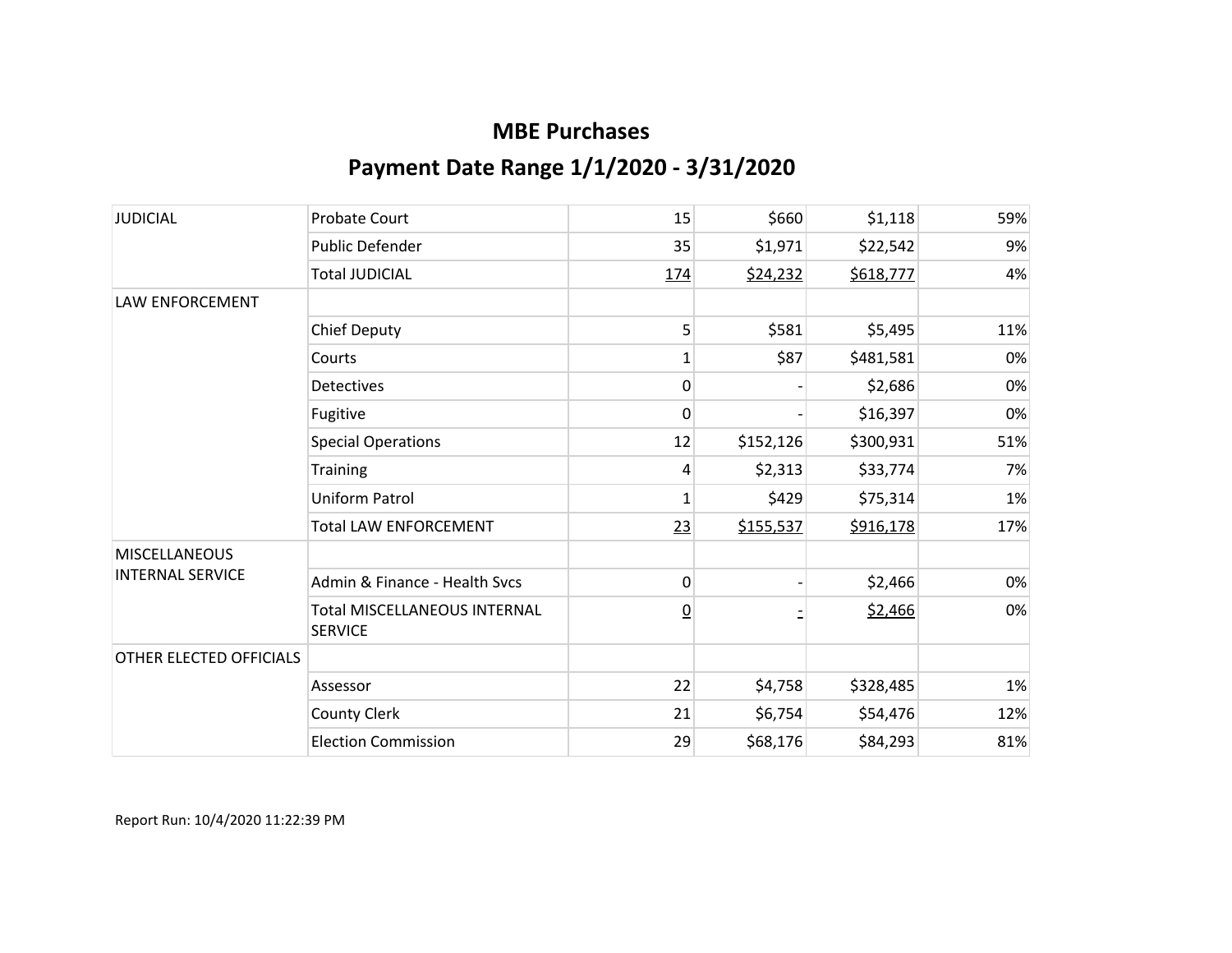| OTHER ELECTED OFFICIALS | <b>Equal Opportunity Compliance</b>  | 4            | \$9,202     | \$10,369    | 89%  |
|-------------------------|--------------------------------------|--------------|-------------|-------------|------|
|                         | Legislative Operations               | 19           | \$1,960     | \$207,557   | 1%   |
|                         | Register                             | 0            |             | \$11,725    | 0%   |
|                         | Trustee                              | 20           | \$18,578    | \$266,975   | 7%   |
|                         | <b>Total OTHER ELECTED OFFICIALS</b> | 115          | \$109,428   | \$963,881   | 11%  |
| <b>Other Offices</b>    |                                      |              |             |             |      |
|                         | Director & Staff-Public Works        | 1            | \$36,100    |             | 0%   |
|                         | Jail Administration                  | 1            | \$49,769    | \$345,880   | 14%  |
|                         | Jail Programs                        | 0            |             | \$1,028,193 | 0%   |
|                         | Juvenile Court Judge                 | 4            | \$86,806    | \$33,883    | 256% |
|                         | Roads & Bridges                      | 0            |             | \$486,755   | 0%   |
|                         | <b>Support Services</b>              | 18           | \$994,830   | \$973,722   | 102% |
|                         | <b>Total Other Offices</b>           | 24           | \$1,167,505 | \$2,868,432 | 41%  |
| <b>PLANNING &amp;</b>   |                                      |              |             |             |      |
| <b>DEVELOPMENT</b>      | Admin & Finance - Health Svcs        | $\mathbf{1}$ | \$169       | \$284       | 60%  |
|                         | <b>Codes Enforcement</b>             | 16           | \$10,326    | \$641,399   | 2%   |
|                         | Director - Planning & Developm       | 7            | \$339       | \$32,230    | 1%   |
|                         | Housing                              | 8            | \$246       | \$449,509   | 0%   |
|                         | <b>Regional Services</b>             | 4            | \$415       | \$56,306    | 1%   |
|                         | <b>Resilience Department</b>         | $\mathbf{1}$ | \$4,702     | \$333,965   | 1%   |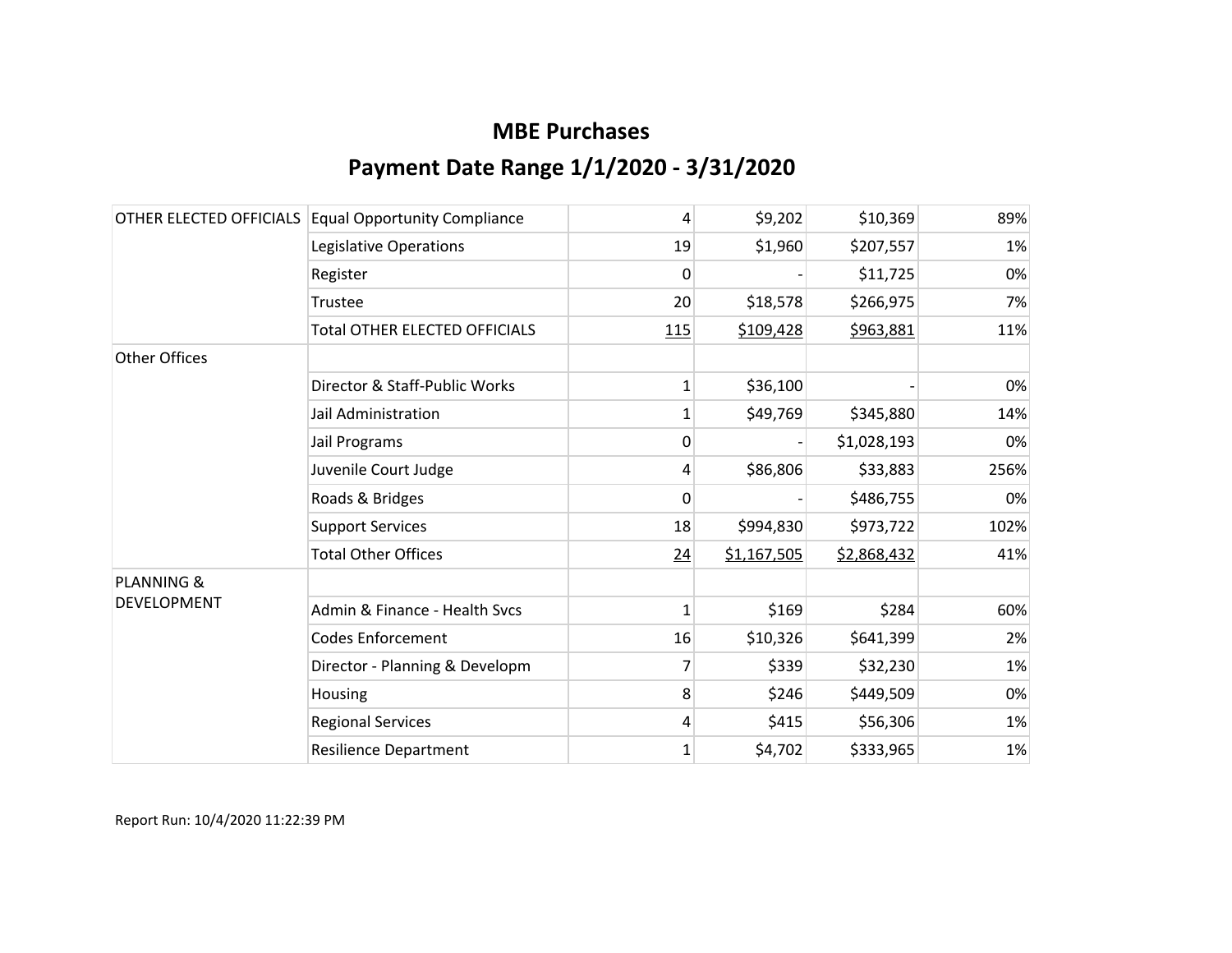| PLANNING &             | <b>Total PLANNING &amp; DEVELOPMENT</b> | 37              | \$16,198  | \$1,513,693 | 1%    |
|------------------------|-----------------------------------------|-----------------|-----------|-------------|-------|
| PRE-K                  |                                         |                 |           |             |       |
|                        | Admin & Finance - Health Sycs           | 0               |           | \$125,000   | $0\%$ |
|                        | <b>Total PRE-K</b>                      | $\underline{0}$ |           | \$125,000   | 0%    |
| PUBLIC WORKS           |                                         |                 |           |             |       |
|                        | Director & Staff-Public Works           | $\overline{2}$  | \$35,344  | \$37,824    | 93%   |
|                        | <b>Environmental Programs</b>           | 0               |           | \$103,705   | 0%    |
|                        | <b>Fire Department</b>                  | 27              | \$11,807  | \$348,234   | 3%    |
|                        | <b>Fleet Services</b>                   | 14              | \$1,522   | \$385,825   | 0%    |
|                        | Parks and Grounds Maintenance           | 18              | \$5,373   | \$586,068   | 1%    |
|                        | Roads & Bridges                         | 32              | \$23,998  | \$1,214,532 | 2%    |
|                        | <b>Support Services</b>                 | 218             | \$168,538 | \$1,245,918 | 14%   |
|                        | <b>Total PUBLIC WORKS</b>               | 311             | \$246,583 | \$3,922,106 | 6%    |
| SHERIFF ADMINISTRATION |                                         |                 |           |             |       |
|                        | Admin & Finance - Health Svcs           | 3               | \$515,820 | \$515,820   | 100%  |
|                        | Chief Administrative Officer            | 5               | \$21,755  | \$113,886   | 19%   |
|                        | Finance                                 | 115             | \$21,833  | \$105,414   | 21%   |
|                        | <b>Information Systems</b>              | 14              | \$36,087  | \$372,937   | 10%   |